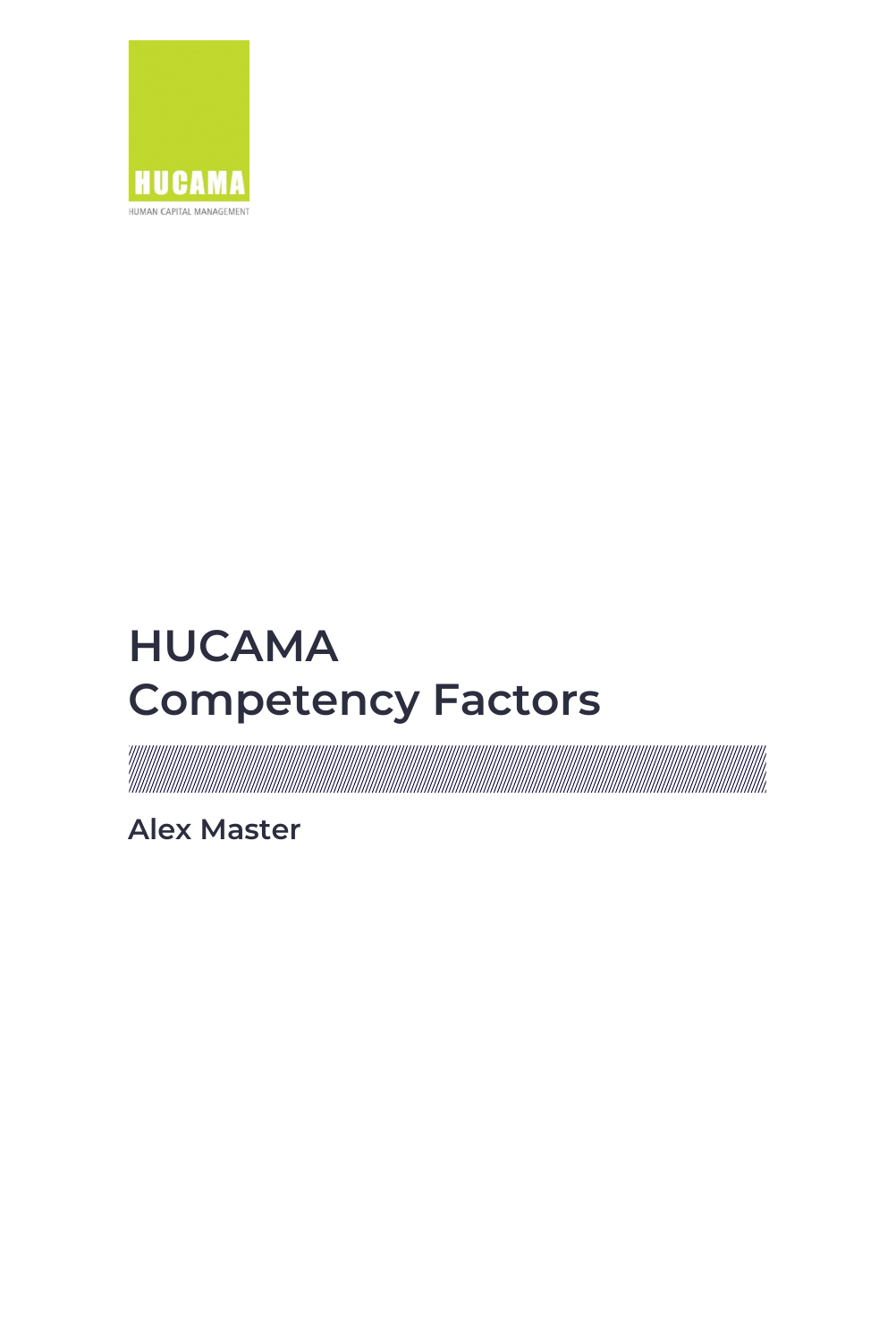**Name** Alex Master

### **Assessment Data**

| <b>Test date</b>    | 2021-09-06 16:06:15                        |
|---------------------|--------------------------------------------|
| Test ID             | FLHI-4918-0b960e55c26bd7d85a4fbd2b2c1ead8e |
| <b>Profile name</b> | <b>Future Leaders</b>                      |

# **Respondents**

| <b>Self</b>  |   |
|--------------|---|
| <b>Other</b> | ⊿ |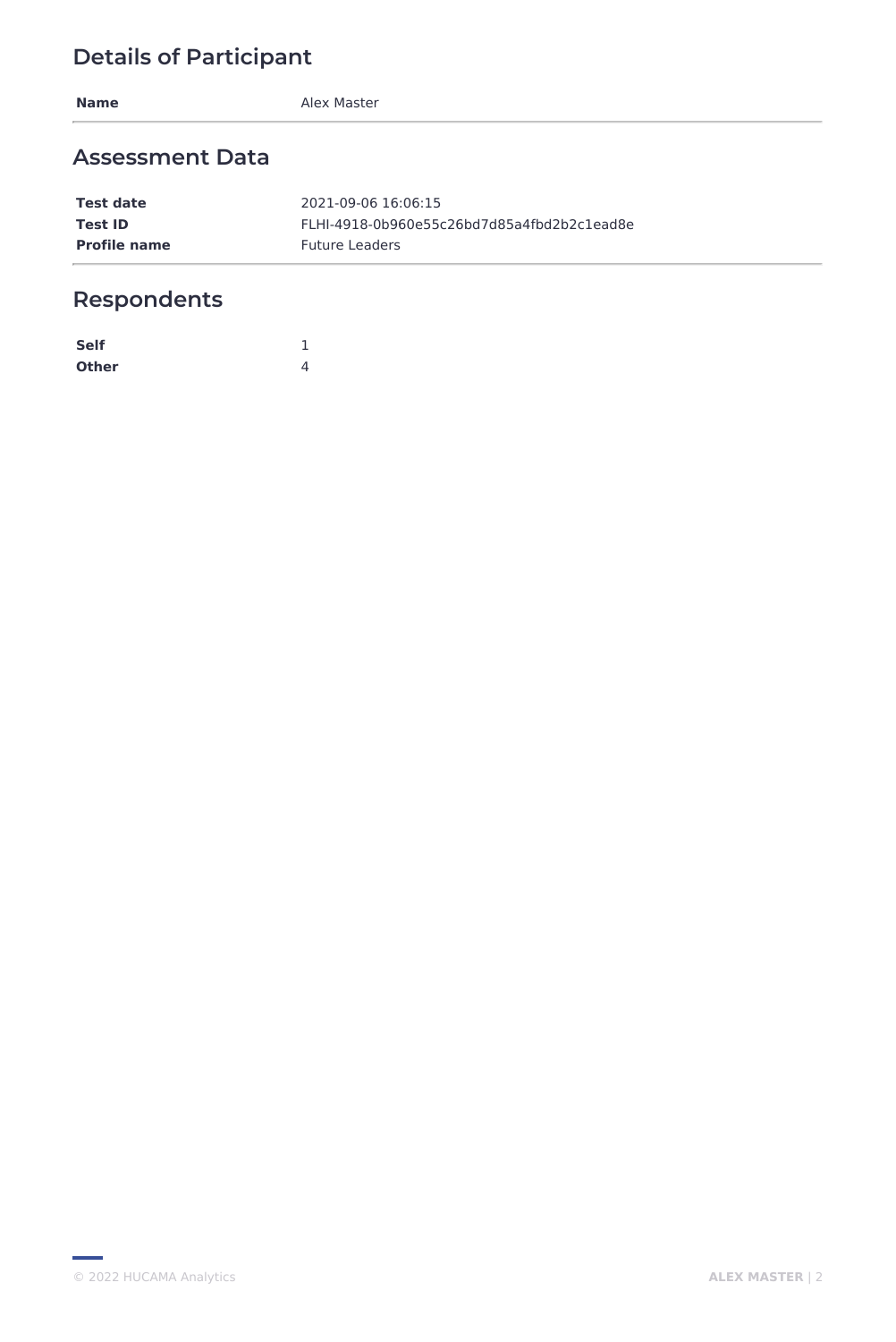### **Introduction**

The purpose of this report is to provide you with results feedback on the Competency Factors (CF48) inventory which identifies competencies at work.

The assessment covers 8 factors that are applicable to most professional and managerial roles.

#### **Competency Model**

Competencies are components of performance that are instrumental in the delivery of desired results or outcomes. Competency Factors features 48 competencies grouped into 8 factors that form 4 clusters. The internationally validated model combines the 'Great 8 Competencies' (Kurz & Bartram, 2002) with advances in personality research such as the 'Big 5' personality factors and the higher-order factors identified by DeYoung (2015). Each cluster is defined through two factors, and each factor is defined through its competencies.

#### **GETTING IT RIGHT**

**EVALUATING INFORMATION**

**STRUCTURING WORK**

#### **GETTING ALONG**

**SUPPORTING INDIVIDUALS**

**COPING WITH PRESSURE**

**GETTING AHEAD**

**DRIVING SUCCESS**

**CREATING SOLUTIONS**

**GETTING ALIGNED**

**INTERACTING WITH PEOPLE**

**EXERTING INFLUENCE**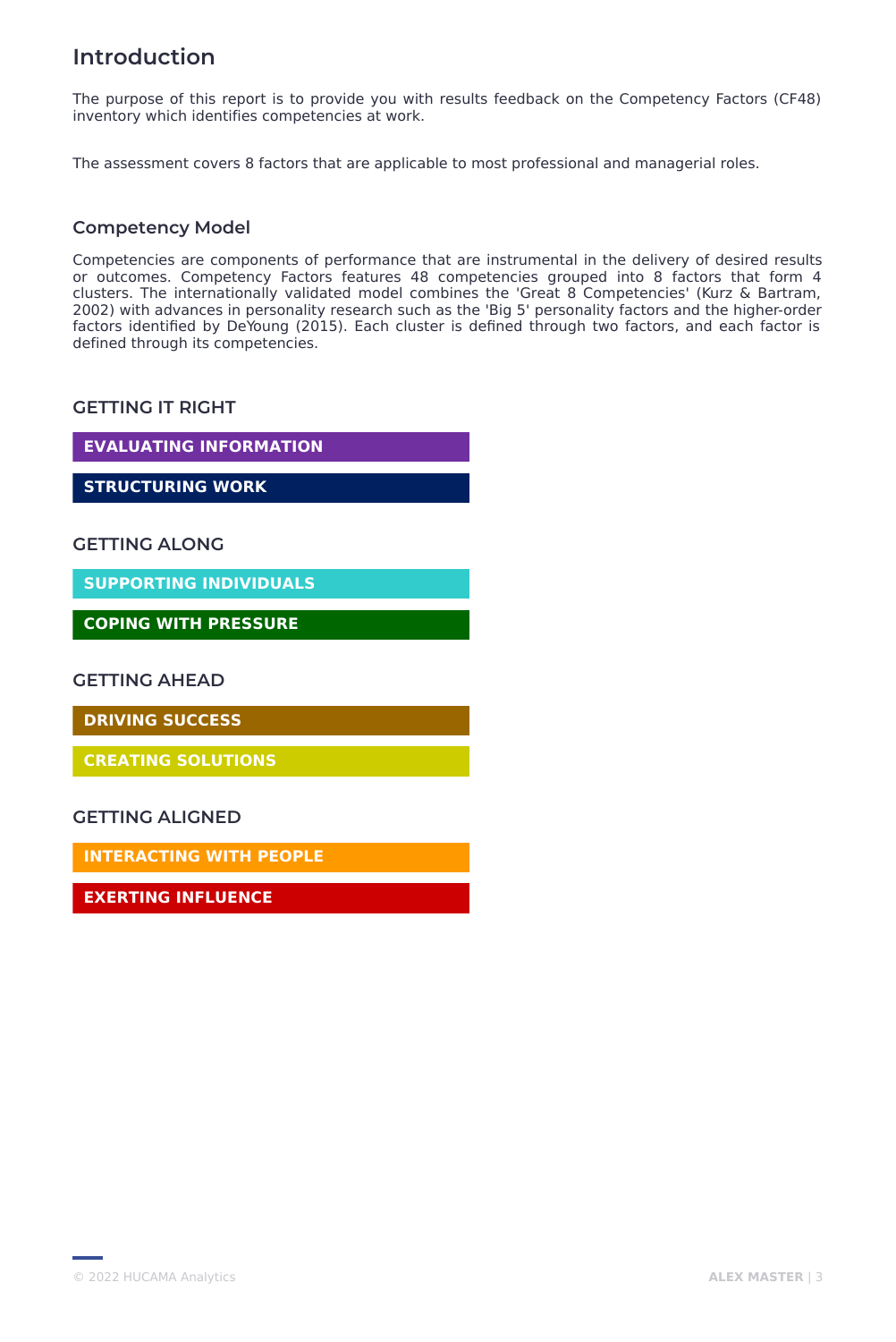### **Competency Assessment**

Your competencies were rated on a scale of 1 to 9. The degree of leniency in ratings can vary considerably. Some raters are harsh and others are lenient. Below the ratings are averaged across all competencies to provide an overall rating. Where a rater category has more than 1 rater, the results are averaged and displayed with their highest and lowest values.

|                       |                              |                         | Raters               |
|-----------------------|------------------------------|-------------------------|----------------------|
|                       |                              | Self                    | Other                |
| <b>Overall Rating</b> | Highest<br>Average<br>Lowest | $-\,-$<br>6.77<br>$- -$ | 7.77<br>6.74<br>5.00 |

**The various report sections that follow are briefly introduced below. Reflect on the following points:**

- How do Self and Other ratings compare?
- What differences are displayed across rater categories?
- How do Highest and Lowest value compare?
- What is the importance of these competencies in the current and future roles?

#### **Factor Profile**

In this section you can see the average rating for Self and Other respondents. What are your highest and lowest rated factors?

#### **Factor Graphs**

In this section you can see the average rating for each respondent group. What views are common? What drives differences between rater groups?

#### **Competency Data**

This report section indicates the ratings on each separate competency by respondent group. What did you already know? What is new to you? What would you like to reflect on and talk about?

#### **Strengths**

This section shows what competencies constitute a strength (averaged across Self and Other categories). How can you leverage these strengths in current or future roles?

#### **Weaknesses**

This section shows what competencies constitute a weakness (averaged across Self and Other categories). How can you work around these weaknesses and address them through developmental action?

The information in this report specifies where your main points of strength and development lie. What actions could strengthen your performance and potential? Write them down for future reference and reflection e.g. in a Personal Development Plan.

<sup>©</sup> 2022 HUCAMA Analytics **ALEX MASTER** | 4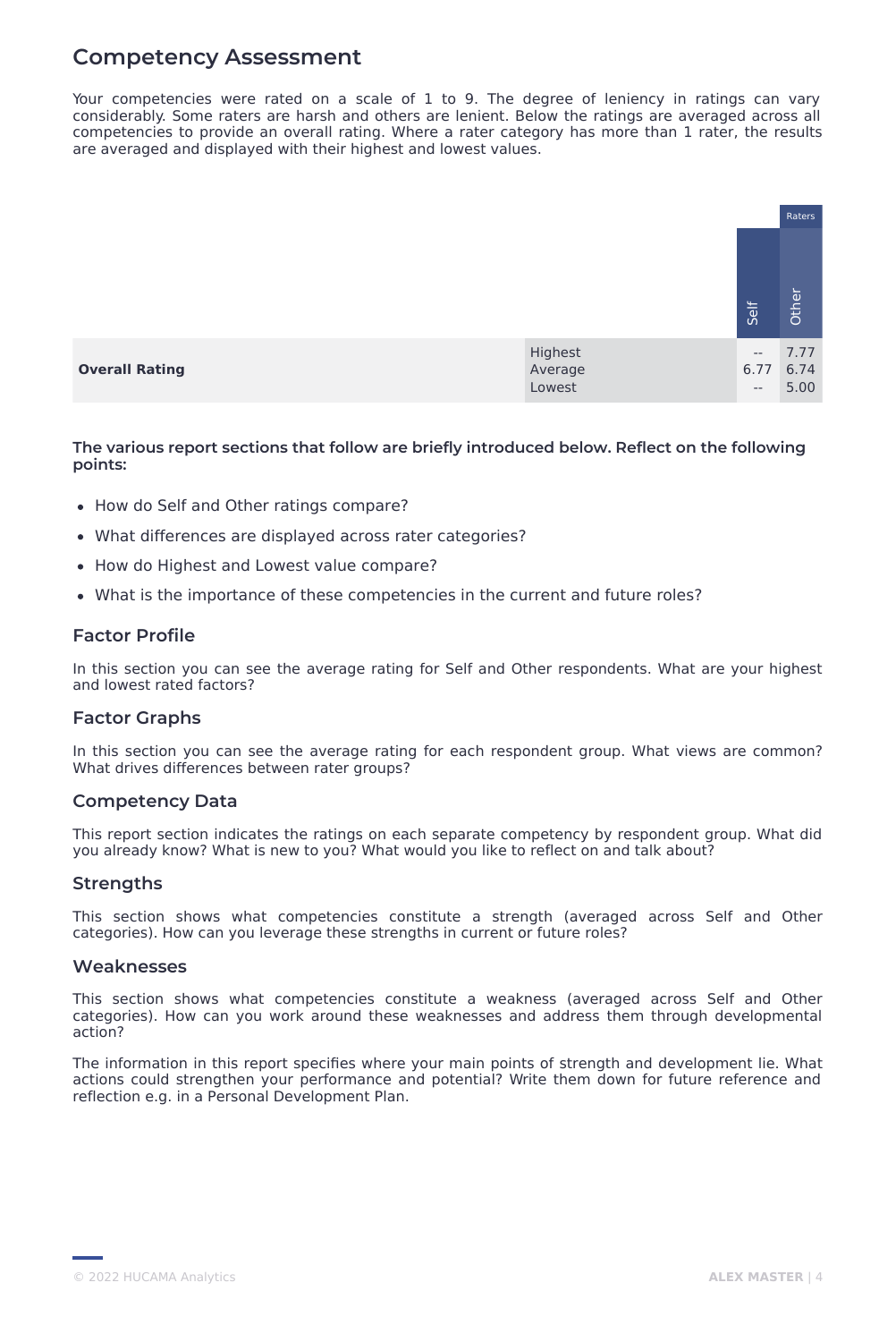### **Factor Profile**

#### **EVALUATING INFORMATION**

Developing Expertise; Solving Problems; Showing Flexibility; Applying Technology; Documenting Facts; Quantifying Issues

#### **STRUCTURING WORK**

Completing Tasks; Planning Activities; Demonstrating Competence; Ensuring Quality; Maintaining Discipline; Adhering to Rules

#### **SUPPORTING INDIVIDUALS**

Showing Empathy; Demonstrating Emotional Agility; Perceiving Emotions; Acting with Consideration; Upholding Standards; Empowering People

#### **COPING WITH PRESSURE**

Projecting Confidence; Coping with Stress; Showing Objectivity; Maintaining Composure; Overcoming Setbacks; Showing Self-Control

#### **DRIVING SUCCESS**

Acting with Determination; Applying Expertise; Projecting Self-Esteem; Achieving Goals; Pursuing Advancement; Creating Momentum

#### **CREATING SOLUTIONS**

Producing Innovations; Taking Initiatives; Using Imagination; Developing Concepts; Showing Independence; Shaping Performance

#### **INTERACTING WITH PEOPLE**

Engaging Individuals; Team Working; Building Trust; Developing Relationships; Showing Enthusiasm; Attracting Attention

#### **EXERTING INFLUENCE**

Taking Charge; Persuading People; Seizing Opportunities; Presenting with Impact; Challenging Views; Making Decisions



Self **Other**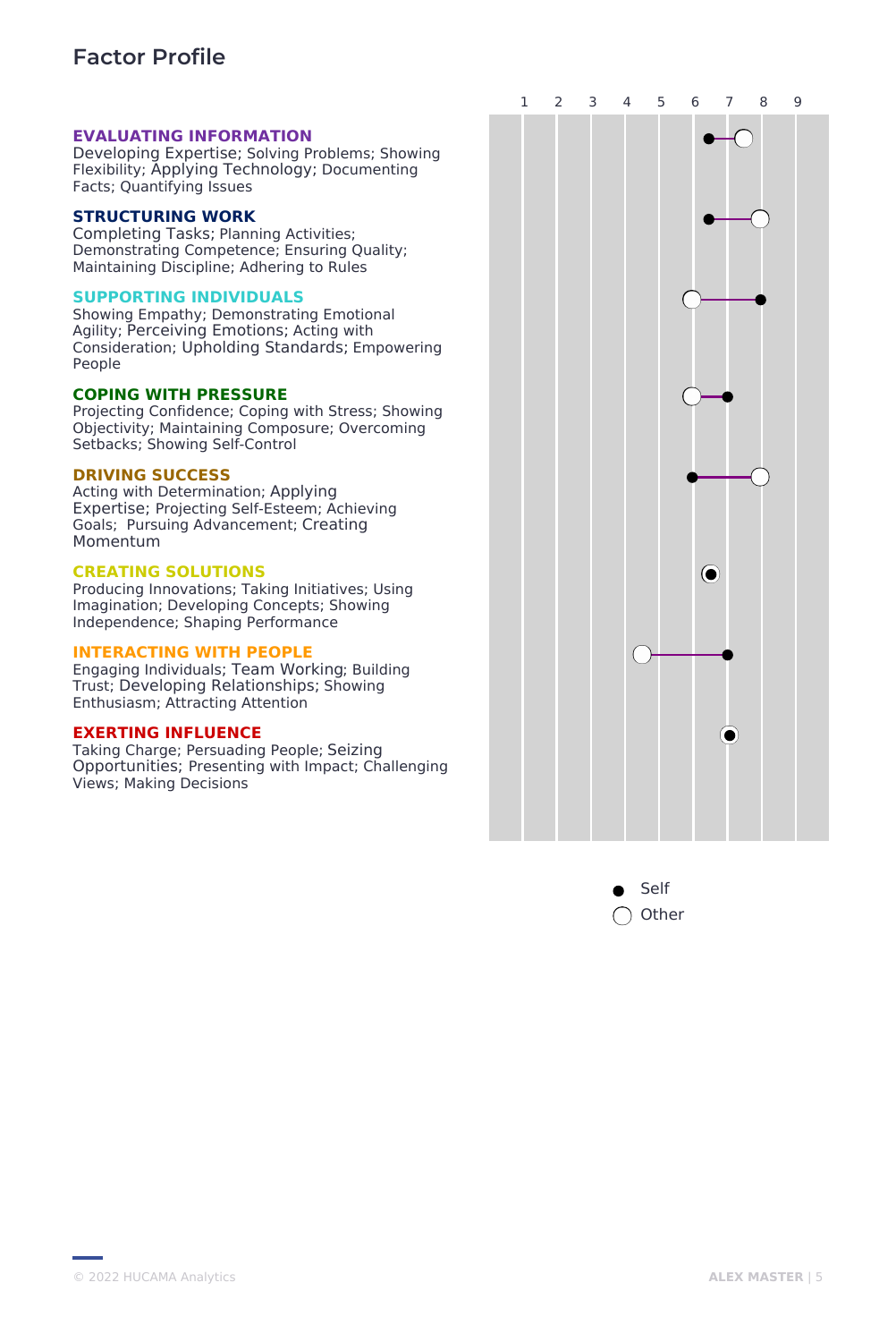## **Factor Graphs**







**CREATING SOLUTIONS**



**SUPPORTING INDIVIDUALS**



**INTERACTING WITH PEOPLE**





**EXERTING INFLUENCE**

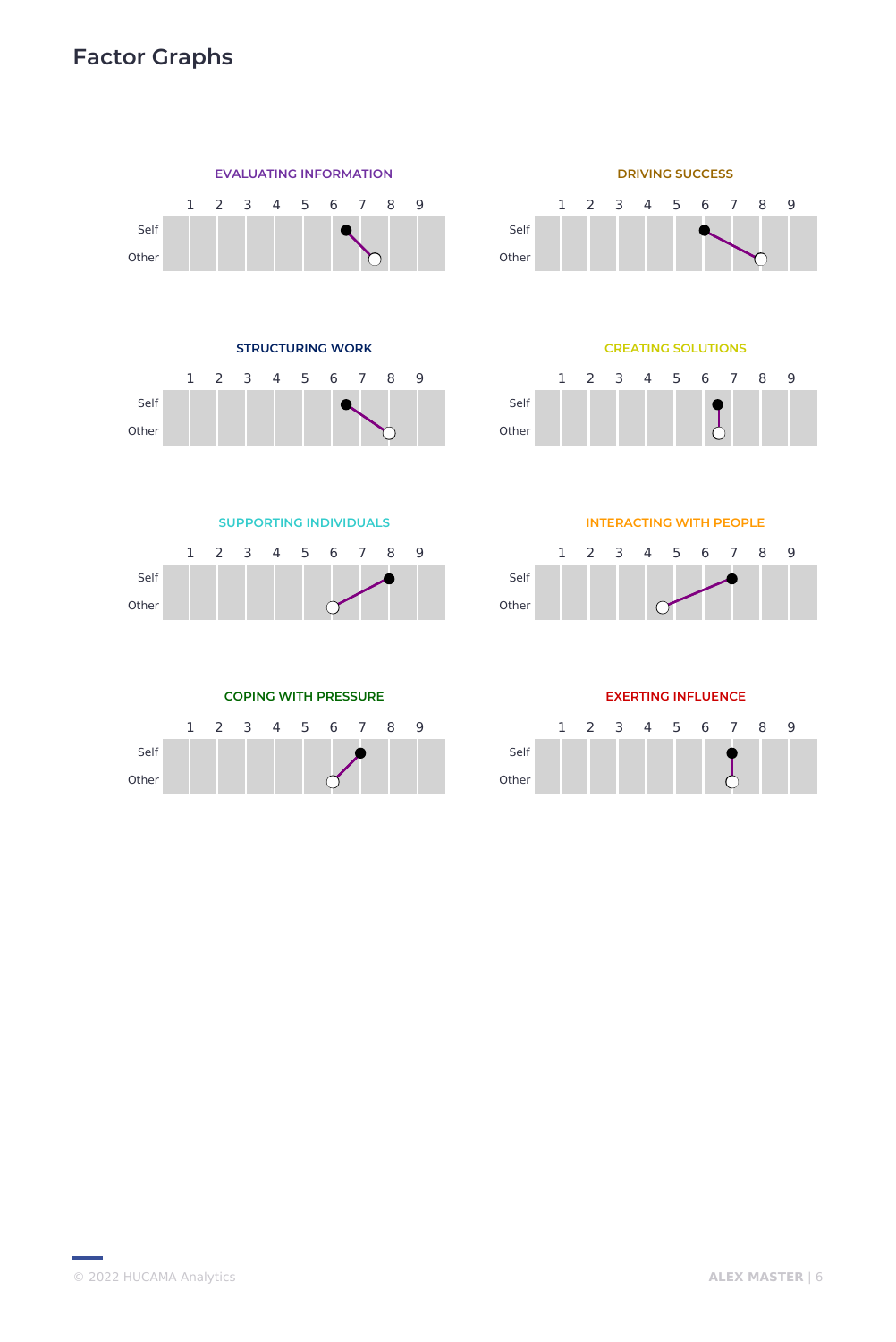# **GETTING IT RIGHT**

|                                                                                                                                            |                                          |                                                                                 | Raters               |
|--------------------------------------------------------------------------------------------------------------------------------------------|------------------------------------------|---------------------------------------------------------------------------------|----------------------|
| <b>EVALUATING INFORMATION</b>                                                                                                              |                                          | Self                                                                            | Other                |
| <b>Effective at Developing Expertise</b><br>Researching Issues; Acquiring Knowledge; Developing Skills; Pursuing Learning<br>Opportunities | Highest<br>Average<br>Lowest             | $-$<br>7.00<br>$\sim$                                                           | 9.00<br>8.75<br>8.00 |
| <b>Effective at Solving Problems</b><br>Critical Reasoning; Identifying Issues; Probing Arguments; Developing Solutions                    | Highest<br>Average 7.00<br>Lowest        | $\overline{\phantom{a}}$<br>$- -$                                               | 9.00<br>8.00<br>6.00 |
| <b>Effective at Showing Flexibility</b><br>Embracing Uncertainty; Adapting to Change; Adjusting Perspectives; Reframing Issues             | Highest<br>Average<br>Lowest             | $\overline{\phantom{m}}$<br>9.00<br>$\sim$                                      | 9.00<br>6.00<br>3.00 |
| <b>Effective at Applying Technology</b><br>Practical Reasoning; Operating Equipment; Finding Faults; Developing Technical<br>Solutions     | Highest<br>Average 7.00<br>Lowest        | $\overline{\phantom{a}}$<br>$\overline{\phantom{a}}$                            | 7.00<br>7.00<br>7.00 |
| <b>Effective at Documenting Facts</b><br>Verbal Reasoning; Collecting Information; Reading Materials; Writing Documents                    | <b>Highest</b><br>Average 4.00<br>Lowest | $-\,-$<br>$- -$                                                                 | 9.00<br>8.25<br>8.00 |
| <b>Effective at Quantifying Issues</b><br>Numerical Reasoning; Gathering Data; Interpreting Tables and Graphs; Performing<br>Calculations  | Highest<br>Average 4.00<br>Lowest        | $\overline{\phantom{a}}$<br>$\hspace{0.05cm} -\hspace{0.05cm} -\hspace{0.05cm}$ | 8.00<br>7.75<br>7.00 |
|                                                                                                                                            |                                          | 6.33                                                                            | 7.63                 |

|                                                                                                                                                                |                                   |                                                                                                            | <b>Raters</b>        |
|----------------------------------------------------------------------------------------------------------------------------------------------------------------|-----------------------------------|------------------------------------------------------------------------------------------------------------|----------------------|
| <b>STRUCTURING WORK</b>                                                                                                                                        |                                   | Self                                                                                                       | Other                |
| <b>Effective at Completing Tasks</b><br>Following Instructions; Producing Agreed Output; Meeting Timescales; Maintaining<br>Order                              | Highest<br>Average 7.00<br>Lowest | $\hspace{0.05cm} -\hspace{0.05cm} -\hspace{0.05cm}$<br>$\overline{\phantom{a}}$                            | 9.00<br>8.25<br>8.00 |
| <b>Effective at Planning Activities</b><br>Identifying Tasks; Setting Priorities; Making Work Plans; Monitoring Progress                                       | Highest<br>Average 8.00<br>Lowest | $\hspace{0.05cm} -\hspace{0.05cm} -\hspace{0.05cm}$<br>$--$                                                | 9.00<br>7.50<br>6.00 |
| <b>Effective at Demonstrating Competence</b><br>Implementing Solutions; Making Things Work; Establishing Credibility; Showing Self-<br><b>Belief</b>           | Highest<br>Average 7.00<br>Lowest | $\overline{\phantom{m}}$<br>$\overline{\phantom{m}}$                                                       | 9.00<br>7.00<br>4.00 |
| <b>Effective at Ensuring Quality</b><br>Checking Details; Spotting Mistakes; Correcting Errors; Inspecting Quality                                             | Highest<br>Average 6.00<br>Lowest | $\hspace{0.05cm} -\hspace{0.05cm} -\hspace{0.05cm}$<br>$\hspace{0.05cm} -\hspace{0.05cm} -\hspace{0.05cm}$ | 9.00<br>8.75<br>8.00 |
| <b>Effective at Maintaining Discipline</b><br>Demonstrating Diligence; Ensuring Workplace Safety; Challenging Counterproductive<br>Actions; Highlighting Risks | Highest<br>Average 6.00<br>Lowest | $\overline{\phantom{m}}$<br>$-\,-$                                                                         | 8.00<br>7.50<br>7.00 |
| <b>Effective at Adhering to Rules</b><br>Following Procedures; Applying Rules; Confronting Rule Breakers: Ensuring Compliance                                  | Highest<br>Average 6.00<br>Lowest | $\hspace{0.05cm} -\hspace{0.05cm} -\hspace{0.05cm}$<br>$-\,-$                                              | 9.00<br>8.00<br>7.00 |
|                                                                                                                                                                |                                   | 6.67                                                                                                       | 7.83                 |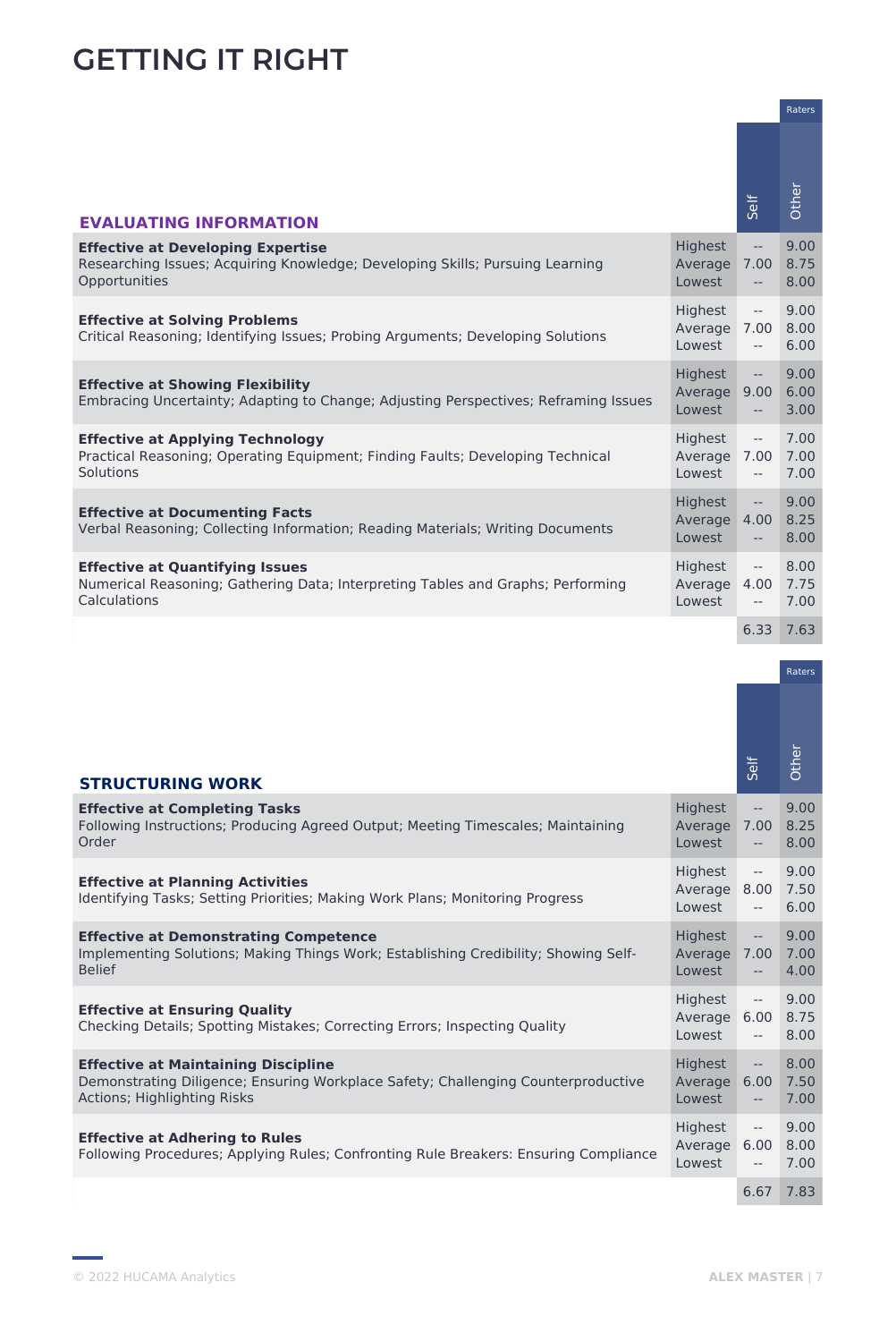# **GETTING ALONG**

|                                                                                                                                                      |                                   |                                                                                                                                                                                                                                                                                                                                                                                                                                                                                                        | Raters               |
|------------------------------------------------------------------------------------------------------------------------------------------------------|-----------------------------------|--------------------------------------------------------------------------------------------------------------------------------------------------------------------------------------------------------------------------------------------------------------------------------------------------------------------------------------------------------------------------------------------------------------------------------------------------------------------------------------------------------|----------------------|
| <b>SUPPORTING INDIVIDUALS</b>                                                                                                                        |                                   | Self                                                                                                                                                                                                                                                                                                                                                                                                                                                                                                   | Other                |
|                                                                                                                                                      |                                   |                                                                                                                                                                                                                                                                                                                                                                                                                                                                                                        |                      |
| <b>Effective at Showing Empathy</b><br>Listening to People; Respecting Feelings; Acting with Compassion; Showing<br><b>Interpersonal Sensitivity</b> | Highest<br>Average 9.00<br>Lowest | $\overline{\phantom{m}}$<br>$- \,$                                                                                                                                                                                                                                                                                                                                                                                                                                                                     | 9.00<br>5.50<br>2.00 |
| <b>Effective at Demonstrating Emotional Agility</b><br>Understanding Feelings; Regulating Emotions; Communicating Feelings; Conveying<br>Emotions    | Highest<br>Average 6.00<br>Lowest | $\overline{\phantom{a}}$<br>$  \,$                                                                                                                                                                                                                                                                                                                                                                                                                                                                     | 8.00<br>5.75<br>2.00 |
| <b>Effective at Perceiving Emotions</b><br>Observing People; Sensing Tensions; Using Intuition; Interpreting Reactions                               | Highest<br>Average 8.00<br>Lowest | $\mathbb{H}^{\mathbb{H}}$<br>$- \,$                                                                                                                                                                                                                                                                                                                                                                                                                                                                    | 8.00<br>5.75<br>3.00 |
| <b>Effective at Acting with Consideration</b><br>Acknowledging Individuals; Giving Encouragement; Helping People; Showing Tolerance                  | Highest<br>Average 8.00<br>Lowest | $\overline{\phantom{a}}$<br>$\frac{1}{2} \left( \frac{1}{2} \right) \left( \frac{1}{2} \right) \left( \frac{1}{2} \right) \left( \frac{1}{2} \right) \left( \frac{1}{2} \right) \left( \frac{1}{2} \right) \left( \frac{1}{2} \right) \left( \frac{1}{2} \right) \left( \frac{1}{2} \right) \left( \frac{1}{2} \right) \left( \frac{1}{2} \right) \left( \frac{1}{2} \right) \left( \frac{1}{2} \right) \left( \frac{1}{2} \right) \left( \frac{1}{2} \right) \left( \frac{1}{2} \right) \left( \frac$ | 9.00<br>5.25<br>2.00 |
| <b>Effective at Upholding Standards</b><br>Adhering to Ethical Principles; Acting with Integrity; Keeping Promises; Fostering<br><b>Fairness</b>     | Highest<br>Average 8.00<br>Lowest | $\overline{\phantom{a}}$<br>$\qquad \qquad -$                                                                                                                                                                                                                                                                                                                                                                                                                                                          | 9.00<br>8.25<br>7.00 |
| <b>Effective at Empowering People</b><br>Inspiring Confidence; Motivating People; Consulting Stakeholders; Resolving Conflicts                       | Highest<br>Average 8.00<br>Lowest | $\mathbb{L}^{\mathbb{L}}$<br>$- -$                                                                                                                                                                                                                                                                                                                                                                                                                                                                     | 9.00<br>6.75<br>3.00 |
|                                                                                                                                                      |                                   | 7.83                                                                                                                                                                                                                                                                                                                                                                                                                                                                                                   | 6.21                 |

|                                                                                                                                                                 |                                               |                                                                                 | <b>Raters</b>        |
|-----------------------------------------------------------------------------------------------------------------------------------------------------------------|-----------------------------------------------|---------------------------------------------------------------------------------|----------------------|
| <b>COPING WITH PRESSURE</b>                                                                                                                                     |                                               | Self                                                                            | Other                |
| <b>Effective at Projecting Confidence</b><br>Showing Optimism; Thinking Positively; Countering Negativity; Giving Hope                                          | Highest<br>Average 9.00 4.50<br>Lowest        | $\overline{\phantom{m}}$<br>$\hspace{0.05cm} -\hspace{0.05cm} -\hspace{0.05cm}$ | 7.00<br>3.00         |
| <b>Effective at Coping with Stress</b><br>Handling Stressful Situations; Overcoming Adversity; Showing Poise; Handling<br>Emergencies                           | Highest<br>Average 6.00 6.25<br>Lowest        | $\overline{\phantom{a}}$<br>$\hspace{0.05cm} -\hspace{0.05cm} -\hspace{0.05cm}$ | 8.00<br>4.00         |
| <b>Effective at Showing Objectivity</b><br>Grasping Situations; Gathering Evidence; Testing Reality; Comparing Perspectives                                     | <b>Highest</b><br>Average 7.00 7.75<br>Lowest | $\overline{\phantom{a}}$<br>$\overline{\phantom{a}}$                            | 8.00<br>7.00         |
| <b>Effective at Maintaining Composure</b><br>Controlling Emotions; Reducing Tensions; Avoiding Outbursts; Accepting Criticism                                   | Highest<br>Average 6.00 4.50<br>Lowest        | $\overline{\phantom{a}}$<br>$\hspace{0.05cm} -\hspace{0.05cm} -\hspace{0.05cm}$ | 8.00<br>2.00         |
| <b>Effective at Overcoming Setbacks</b><br>Recovering after Mistakes; Rebounding from Failure; Learning from Adversity; Pursuing<br><b>Growth Opportunities</b> | <b>Highest</b><br>Average 7.00<br>Lowest      | $\overline{\phantom{a}}$<br>$\overline{\phantom{m}}$                            | 8.00<br>7.00<br>6.00 |
| <b>Effective at Showing Self-Control</b><br>Managing Impulses; Resisting Temptations; Anticipating Consequences; Avoiding<br><b>Mistakes</b>                    | Highest<br>Average 6.00 6.25<br>Lowest        | $\mathord{\hspace{1pt}\text{--}\hspace{1pt}}$<br>$-\!$                          | 8.00<br>4.00         |
|                                                                                                                                                                 |                                               | 6.83                                                                            | 6.04                 |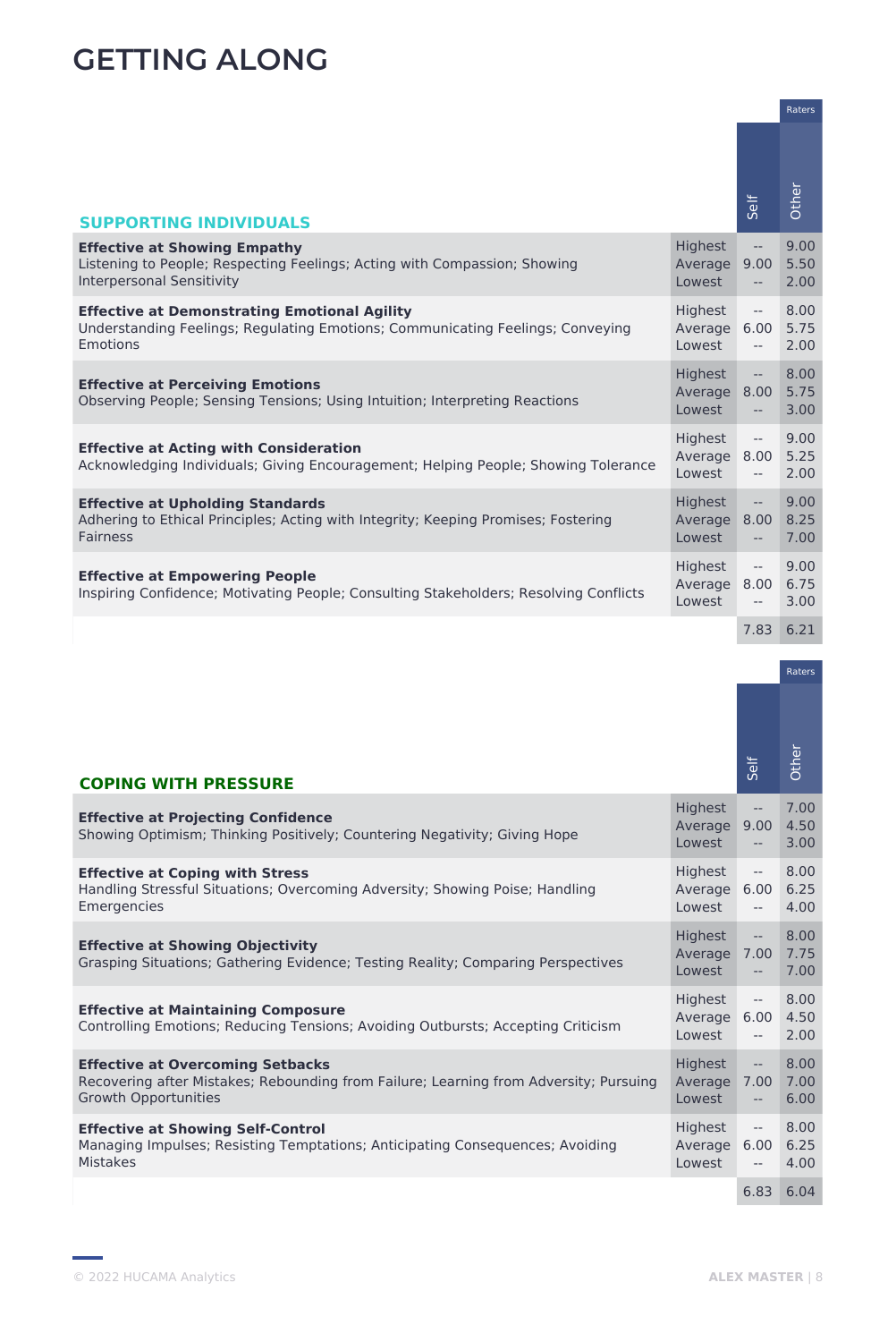# **GETTING AHEAD**

|                                                                                                                                                                               |                                          |                                                      | Raters               |
|-------------------------------------------------------------------------------------------------------------------------------------------------------------------------------|------------------------------------------|------------------------------------------------------|----------------------|
| <b>DRIVING SUCCESS</b>                                                                                                                                                        |                                          | Self                                                 | Other                |
| <b>Effective at Acting with Determination</b><br>Implementing Plans; Persisting with Tasks; Correcting Mistakes; Showing Tenacity                                             | <b>Highest</b><br>Average 7.00<br>Lowest | $\overline{\phantom{a}}$<br>$\overline{\phantom{a}}$ | 9.00<br>8.50<br>8.00 |
| <b>Effective at Applying Expertise</b><br>Using Expert Skills; Applying Specialist Knowledge; Drawing on Experiences; Sharing<br>Expertise                                    | Highest<br>Average 7.00<br>Lowest        | $\sim$<br>$--$                                       | 9.00<br>8.50<br>7.00 |
| <b>Effective at Projecting Self-Esteem</b><br>Promoting Accomplishments; Acknowledging Shortcomings; Celebrating Successes;<br>Displaying Professionalism                     | Highest<br>Average 7.00<br>Lowest        | $\overline{\phantom{a}}$<br>$\overline{\phantom{a}}$ | 8.00<br>7.25<br>6.00 |
| <b>Effective at Achieving Goals</b><br>Satisfying Role Requirements; Setting Targets; Contributing to Team Performance;<br>Accomplishing Personal Objectives                  | Highest<br>Average 7.00<br>Lowest        | $\overline{\phantom{a}}$<br>$- -$                    | 9.00<br>8.25<br>7.00 |
| <b>Effective at Pursuing Advancement</b><br>Demonstrating Ambition; Seeking Wider Responsibilities; Showing High-level Thinking;<br><b>Evidencing Potential for Promotion</b> | <b>Highest</b><br>Average<br>Lowest      | $\overline{\phantom{a}}$<br>4.00<br>$--$             | 8.00<br>7.75<br>7.00 |
| <b>Effective at Creating Momentum</b><br>Investing Energy; Expediting Activities; Clearing Blockages; Outperforming Competitors                                               | Highest<br>Average<br>Lowest             | $\overline{\phantom{a}}$<br>5.00<br>$--$             | 9.00<br>7.00<br>4.00 |
|                                                                                                                                                                               |                                          | 6.17                                                 | 7.88                 |

|                                                                                                                                                           |                                        |                                                                                                            | Raters               |
|-----------------------------------------------------------------------------------------------------------------------------------------------------------|----------------------------------------|------------------------------------------------------------------------------------------------------------|----------------------|
| <b>CREATING SOLUTIONS</b>                                                                                                                                 |                                        | Self                                                                                                       | Other                |
| <b>Effective at Producing Innovations</b><br>Originating Ideas; Improving Work Methods; Challenging Conventions; Pioneering New<br>Approaches             | Highest<br>Average 7.00<br>Lowest      | $-\, -$<br>$\overline{\phantom{m}}$                                                                        | 8.00<br>7.00<br>5.00 |
| <b>Effective at Taking Initiatives</b><br>Using Initiative; Initiating Change; Aligning Initiatives to Strategy; Sustaining Initiatives<br>under Pressure | Highest<br>Average 7.00<br>Lowest      | $\hspace{0.05cm} -\hspace{0.05cm} -\hspace{0.05cm}$<br>$\hspace{0.05cm} -\hspace{0.05cm} -\hspace{0.05cm}$ | 9.00<br>6.75<br>3.00 |
| <b>Effective at Using Imagination</b><br>Inviting Creative Inputs; Exploring Abstract Ideas; Creating Designs; Developing a Vision                        | Highest<br>Average 4.00 4.75<br>Lowest | $\overline{\phantom{a}}$<br>$\hspace{0.05cm} -\hspace{0.05cm} -\hspace{0.05cm}$                            | 8.00<br>1.00         |
| <b>Effective at Developing Concepts</b><br>Applying Theories; Exploring Relationships; Developing Strategies; Resolving Complex<br><b>Issues</b>          | Highest<br>Average 6.00<br>Lowest      | $\overline{\phantom{m}}$<br>$\hspace{0.05cm} -\hspace{0.05cm} -\hspace{0.05cm}$                            | 9.00<br>8.00<br>7.00 |
| <b>Effective at Showing Independence</b><br>Establishing Independent Views; Showing Self-Reliance; Challenging Majority Views;<br>Acting Independently    | Highest<br>Average 7.00<br>Lowest      | $\mathbb{L} \mathbb{L}$<br>$\hspace{0.05cm} \ldots$                                                        | 9.00<br>6.75<br>4.00 |
| <b>Effective at Shaping Performance</b><br>Coaching People; Advising Individuals; Clarifying Expectations; Attracting Talent                              | Highest<br>Average 7.00<br>Lowest      | $--$<br>$\hspace{0.05cm} -\hspace{0.05cm} -\hspace{0.05cm}$                                                | 9.00<br>6.50<br>2.00 |
|                                                                                                                                                           |                                        | 6.33                                                                                                       | 6.63                 |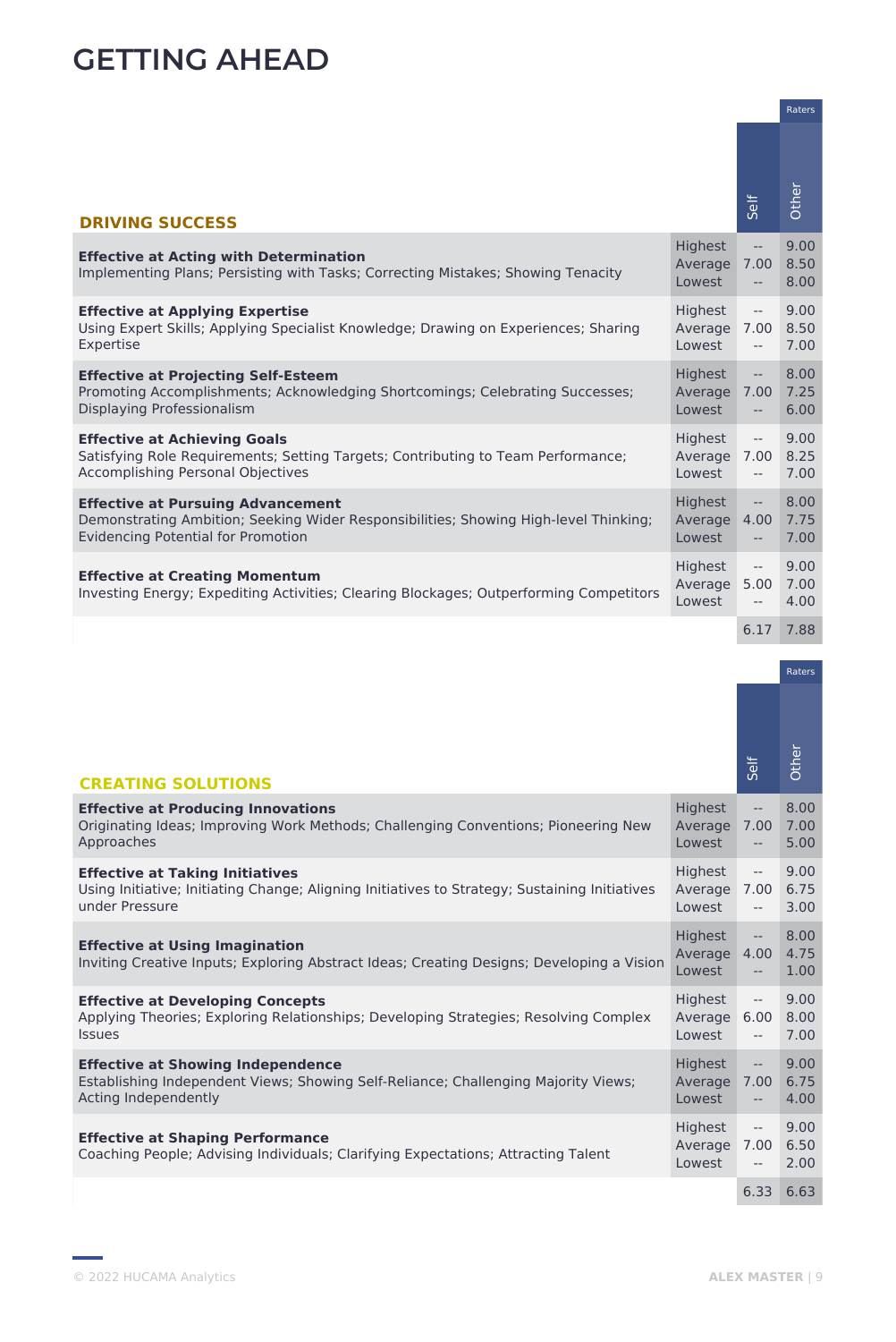# **GETTING ALIGNED**

|                                                                                                                                                             |                                   |                                                                   | Raters               |
|-------------------------------------------------------------------------------------------------------------------------------------------------------------|-----------------------------------|-------------------------------------------------------------------|----------------------|
| <b>INTERACTING WITH PEOPLE</b>                                                                                                                              |                                   | Self                                                              | Other                |
| <b>Effective at Engaging Individuals</b><br>Welcoming People; Starting Conversations; Showing Receptiveness; Building<br>Relationships                      | Highest<br>Average 8.00<br>Lowest | $\hspace{0.05cm} -\hspace{0.05cm} -\hspace{0.05cm}$<br>$\sim$ $-$ | 7.00<br>4.50<br>2.00 |
| <b>Effective at Team Working</b><br>Contributing to Team Activities; Developing Collaboration; Addressing Team Issues;<br>Promoting Inclusion and Diversity | Highest<br>Average 7.00<br>Lowest | $\overline{\phantom{a}}$<br>$\overline{\phantom{a}}$              | 7.00<br>5.00<br>3.00 |
| <b>Effective at Building Trust</b><br>Investing Time; Building Confidence; Establishing Mutual Trust; Furthering Dialogue                                   | Highest<br>Average 7.00<br>Lowest | $\mathbb{L}^{\mathbb{L}}$<br>$- -$ .                              | 7.00<br>4.75<br>3.00 |
| <b>Effective at Developing Relationships</b><br>Contacting People; Deepening Conversations; Sharing Information; Establishing<br><b>Networks</b>            | Highest<br>Average 8.00<br>Lowest | $\sim$ $-$<br>$\sim$ $-$                                          | 7.00<br>5.25<br>4.00 |
| <b>Effective at Showing Enthusiasm</b><br>Showing Commitment; Expressing Passion; Projecting Cheerfulness; Inspiring People                                 | Highest<br>Average 8.00<br>Lowest | $\overline{\phantom{m}}$<br>$- -$                                 | 8.00<br>4.25<br>2.00 |
| <b>Effective at Attracting Attention</b><br>Stimulating Interest; Creating Anticipation; Generating Excitement; Producing<br>Engagement                     | Highest<br>Average 5.00<br>Lowest | $- -$<br>$- -$                                                    | 7.00<br>4.50<br>2.00 |
|                                                                                                                                                             |                                   | 7.17                                                              | 4.71                 |

|                                                                                                                                      |                                          |                                                                                                            | Raters               |
|--------------------------------------------------------------------------------------------------------------------------------------|------------------------------------------|------------------------------------------------------------------------------------------------------------|----------------------|
| <b>EXERTING INFLUENCE</b>                                                                                                            |                                          | Self                                                                                                       | Other                |
| <b>Effective at Taking Charge</b><br>Outlining Goals; Directing Others; Coordinating Activities; Taking Control                      | Highest<br>Average 6.00<br>Lowest        | $\hspace{0.05cm} -\hspace{0.05cm} -\hspace{0.05cm}$<br>$\overline{\phantom{m}}$                            | 9.00<br>7.00<br>4.00 |
| <b>Effective at Persuading People</b><br>Shaping Opinions; Influencing Others; Negotiating Agreements; Convincing<br>Stakeholders    | Highest<br>Average 6.00<br>Lowest        | $\mathord{\hspace{1pt}\text{--}\hspace{1pt}}$<br>$\hspace{0.05cm} -\hspace{0.05cm} -\hspace{0.05cm}$       | 9.00<br>6.25<br>2.00 |
| <b>Effective at Seizing Opportunities</b><br>Identifying Trends; Exploring Possibilities; Exploiting Opportunities; Enabling Success | Highest<br>Average 7.00<br>Lowest        | $\mathbb{L} \mathbb{L}$<br>$\hspace{0.05cm} -\hspace{0.05cm} -\hspace{0.05cm}$                             | 9.00<br>6.50<br>4.00 |
| <b>Effective at Presenting with Impact</b><br>Presenting Ideas; Explaining Information; Responding to Audiences; Creating Impact     | Highest<br>Average 7.00<br>Lowest        | $\overline{\phantom{m}}$<br>$\overline{\phantom{a}}$                                                       | 7.00<br>5.75<br>2.00 |
| <b>Effective at Challenging Views</b><br>Expressing Opinions; Challenging Assumptions; Contradicting Others; Expressing<br>Criticism | <b>Highest</b><br>Average 7.00<br>Lowest | $\overline{\phantom{m}}$<br>$\overline{\phantom{m}}$                                                       | 9.00<br>8.25<br>8.00 |
| <b>Effective at Making Decisions</b><br>Reviewing Options; Deciding Approaches; Making Commitments; Taking Responsibility            | Highest<br>Average 8.00<br>Lowest        | $\hspace{0.05cm} -\hspace{0.05cm} -\hspace{0.05cm}$<br>$\hspace{0.05cm} -\hspace{0.05cm} -\hspace{0.05cm}$ | 9.00<br>8.25<br>7.00 |
|                                                                                                                                      |                                          | 6.83                                                                                                       | 7.00                 |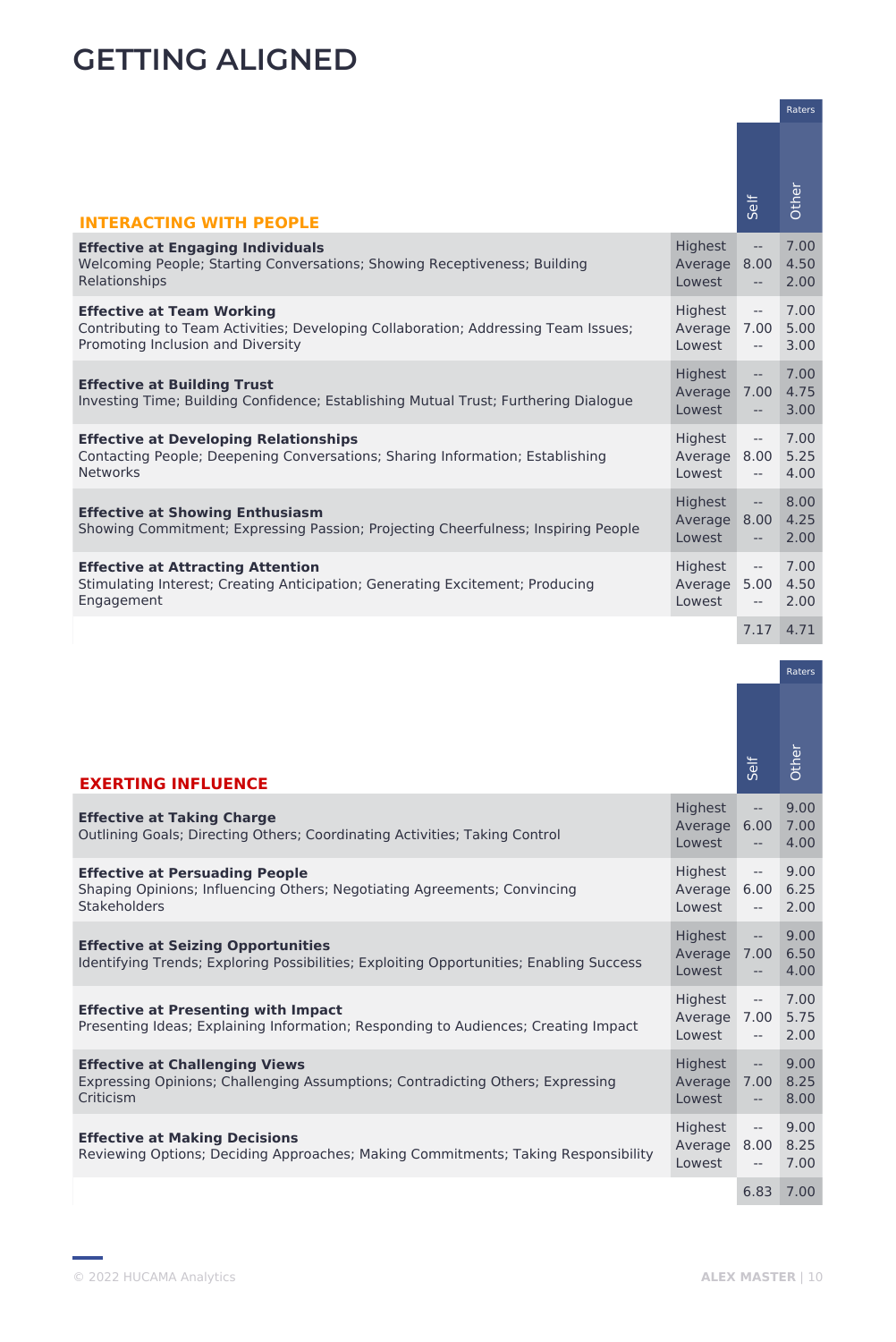# **Strongest Competencies**

| <b>EVALUATING</b><br><b>INFORMATION</b> | <b>Effective at Developing Expertise</b><br>Researching Issues; Acquiring Knowledge; Developing Skills;<br><b>Pursuing Learning Opportunities</b>            | 8.40 |
|-----------------------------------------|--------------------------------------------------------------------------------------------------------------------------------------------------------------|------|
| <b>STRUCTURING WORK</b>                 | <b>Effective at Ensuring Quality</b><br>Checking Details; Spotting Mistakes; Correcting Errors;<br><b>Inspecting Quality</b>                                 | 8.20 |
| <b>DRIVING SUCCESS</b>                  | <b>Effective at Applying Expertise</b><br>Using Expert Skills; Applying Specialist Knowledge; Drawing on<br><b>Experiences; Sharing Expertise</b>            | 8.20 |
| <b>SUPPORTING</b><br><b>INDIVIDUALS</b> | <b>Effective at Upholding Standards</b><br>Adhering to Ethical Principles; Acting with Integrity; Keeping<br>Promises; Fostering Fairness                    | 8.20 |
| <b>DRIVING SUCCESS</b>                  | <b>Effective at Acting with Determination</b><br>Implementing Plans; Persisting with Tasks; Correcting Mistakes;<br><b>Showing Tenacity</b>                  | 8.20 |
| <b>EXERTING INFLUENCE</b>               | <b>Effective at Making Decisions</b><br>Reviewing Options; Deciding Approaches; Making<br><b>Commitments; Taking Responsibility</b>                          | 8.20 |
| <b>EXERTING INFLUENCE</b>               | <b>Effective at Challenging Views</b><br>Expressing Opinions; Challenging Assumptions; Contradicting<br>Others; Expressing Criticism                         | 8.00 |
| <b>DRIVING SUCCESS</b>                  | <b>Effective at Achieving Goals</b><br>Satisfying Role Requirements; Setting Targets; Contributing to<br>Team Performance; Accomplishing Personal Objectives | 8.00 |
| <b>STRUCTURING WORK</b>                 | <b>Effective at Completing Tasks</b><br>Following Instructions; Producing Agreed Output; Meeting<br>Timescales; Maintaining Order                            | 8.00 |
| <b>EVALUATING</b><br><b>INFORMATION</b> | <b>Effective at Solving Problems</b><br>Critical Reasoning; Identifying Issues; Probing Arguments;<br><b>Developing Solutions</b>                            | 7.80 |